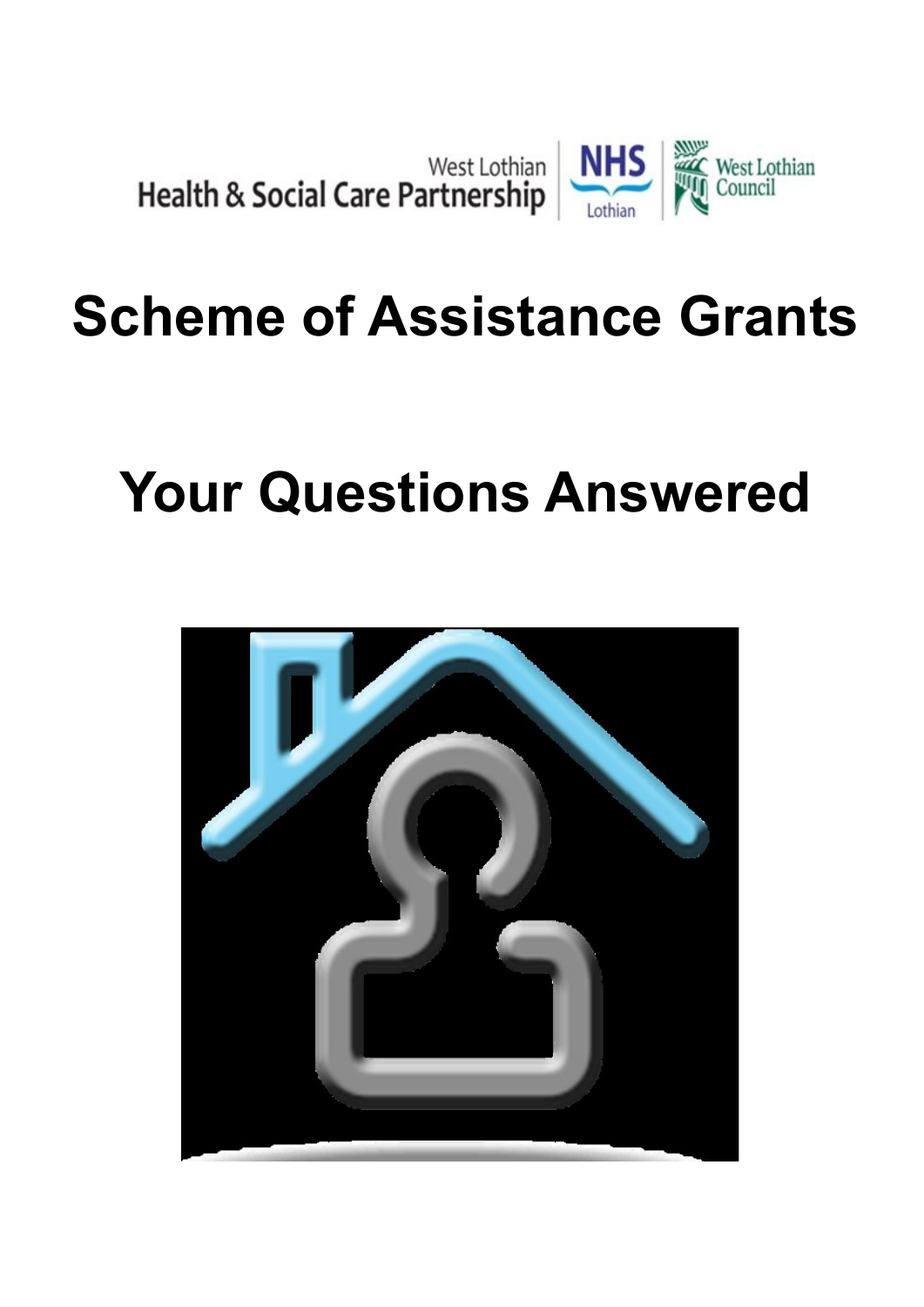#### **Scheme of Assistance Grant (SoA)**

The outcome of the *All About Me* assessment completed with your Occupational Therapist (OT) has identified the need for a major adaptation to your property.

This assessment process is governed by West Lothian Council's Occupational Therapy Service's "Criteria for Service Provision" and assistance with funding for this adaptation may be sought from the "Scheme of Assistance" Grant.

We appreciate there is a lot of information to absorb regarding this process, so we have produced this leaflet to hopefully answer the most frequently asked questions.

## **Frequently Asked Questions**

#### **Why do I have to go through a grant process?**

If you are an owner occupier, shared owner, or tenant of a private landlord, then the Scheme of Assistance grant is the way funds are accessed to help adapt your home to meet your needs.

The Scheme of Assistance is regulated under Section 72 of the Housing (Scotland) Act 2006. This requires local authorities to provide assistance and support to the private sector with major adaptations to their home.

#### **What does the grant cover?**

The grant covers essential works only and no allowance is made for decoration costs. However, if a person wishes to carry out additional work over their assessed need they can do so but they would have to privately fund the additional costs.

Similarly, if a person wishes to complete adaptations other than those recommended, as long as the alternative works would also meet the assessed needs of the person with a disability as approved by their OT, a grant may be awarded on a comparative cost basis. In this circumstance, the grant will be provided based the cost of the original recommendation, or the cost of the alternative works as proposed by the applicant, whichever is lower.

Some approved adaptations may include the installation of major items of equipment. For example, a curved stairlift, automatic wash/dry toilet or a through floor lift. These items are also funded via the grant process and are subject to the same assessment and funding criteria. Except where advised otherwise, applicants will be responsible for the ongoing servicing and maintenance of such items and the council will not fund their removal if they are no longer needed. The council can provide information and advice regarding the above responsibilities.

All adaptations/major equipment will only be provided where it is reasonably practical to do so. The long term suitability of the property for the applicant's on-going needs will be taken into consideration.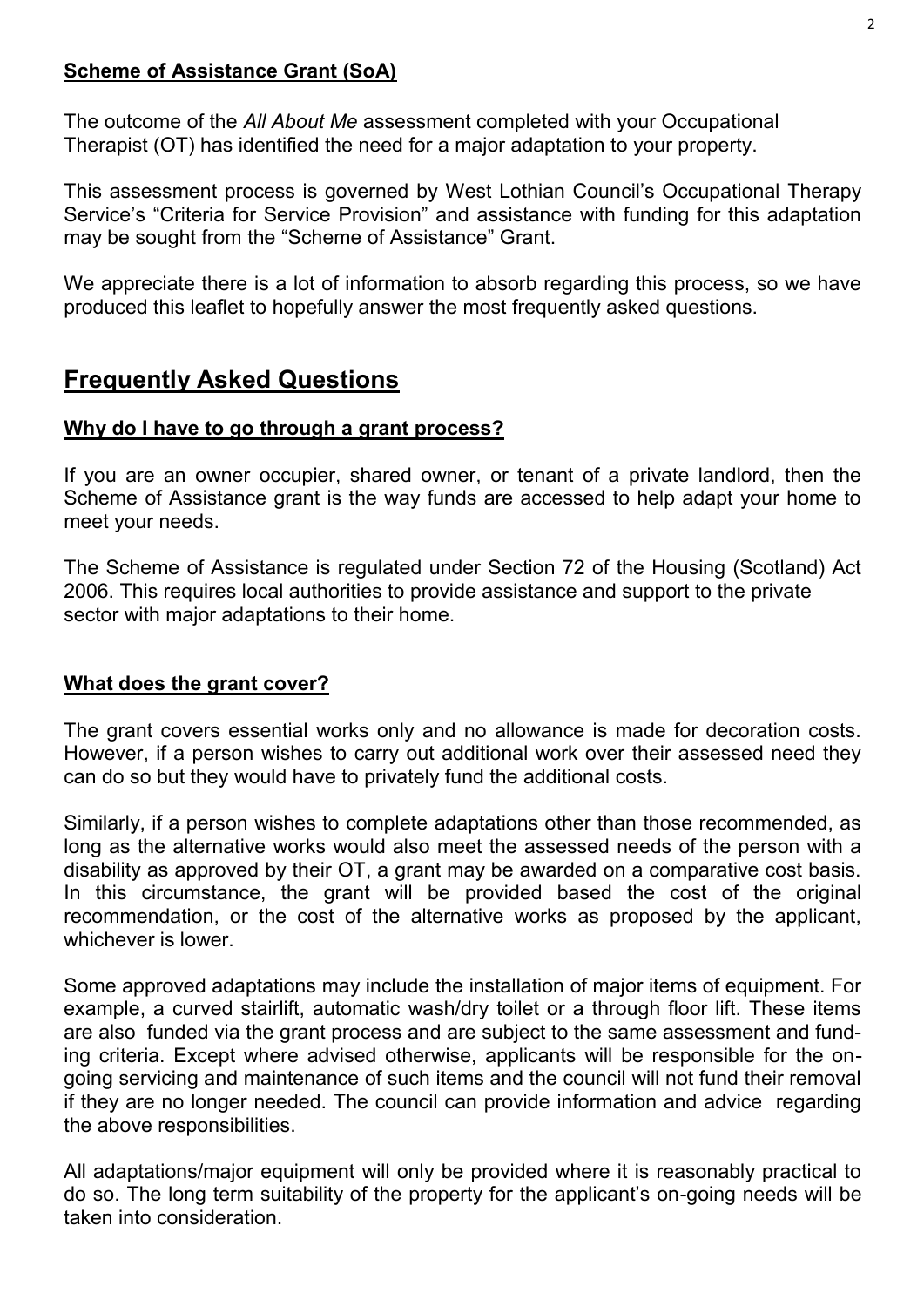#### **What are the conditions of the grant?**

To ensure that public funds are used effectively and for the purpose intended, the following statutory conditions will apply to **all** grants for **10 years** from the date the grant is awarded:-

- i. The house must be used as a private dwelling (does not prevent the use of part of the house as a shop or office or for business, trade or professional purposes).
- ii. The house must not be occupied by the owner or a member of the owner's family except as that person's only or **main residence**.
- iii. The owner of the land/premises must take all practicable steps to keep the property in good repair.
- iv. The owner of the land/premises must, if required to do so by the local authority, certify that the conditions i to iii are, in so far as they apply, being observed.

**NB:** These conditions will be registered on the Title Deeds of the property. If there are any loans secured on the house the lender should be informed of this application.

#### **Any breach of the above grant conditions may result in the grant having to be repaid in full to the council.**

#### **Similarly, should the property be sold, the cost of the grant awarded may require to be repaid to the council under certain circumstances.**

In addition, the council will not provide the same adaptation again in the same property **within a 10 year period** unless:-

- i. The need for the work to which the further application relates was not reasonably foreseeable when the original application was approved.
- ii. It would not have been reasonably practicable to carry out that work at the same time as the work to which the original application related.
- iii. That the work to which the further application relates was not considered by the local authority to be eligible for a grant or subsidised loan when the original application was approved.
- iv. The application is made in response to an invitation made by the authority to the applicant under section 90(1) of the Housing (Scotland) Act 2006, i.e. work to improve energy efficiency and safety.

**Finally, Social Policy recommendations for adaptations will not be repeated for a period of 5 years, where the person of their own volition moves to a less suitable property.**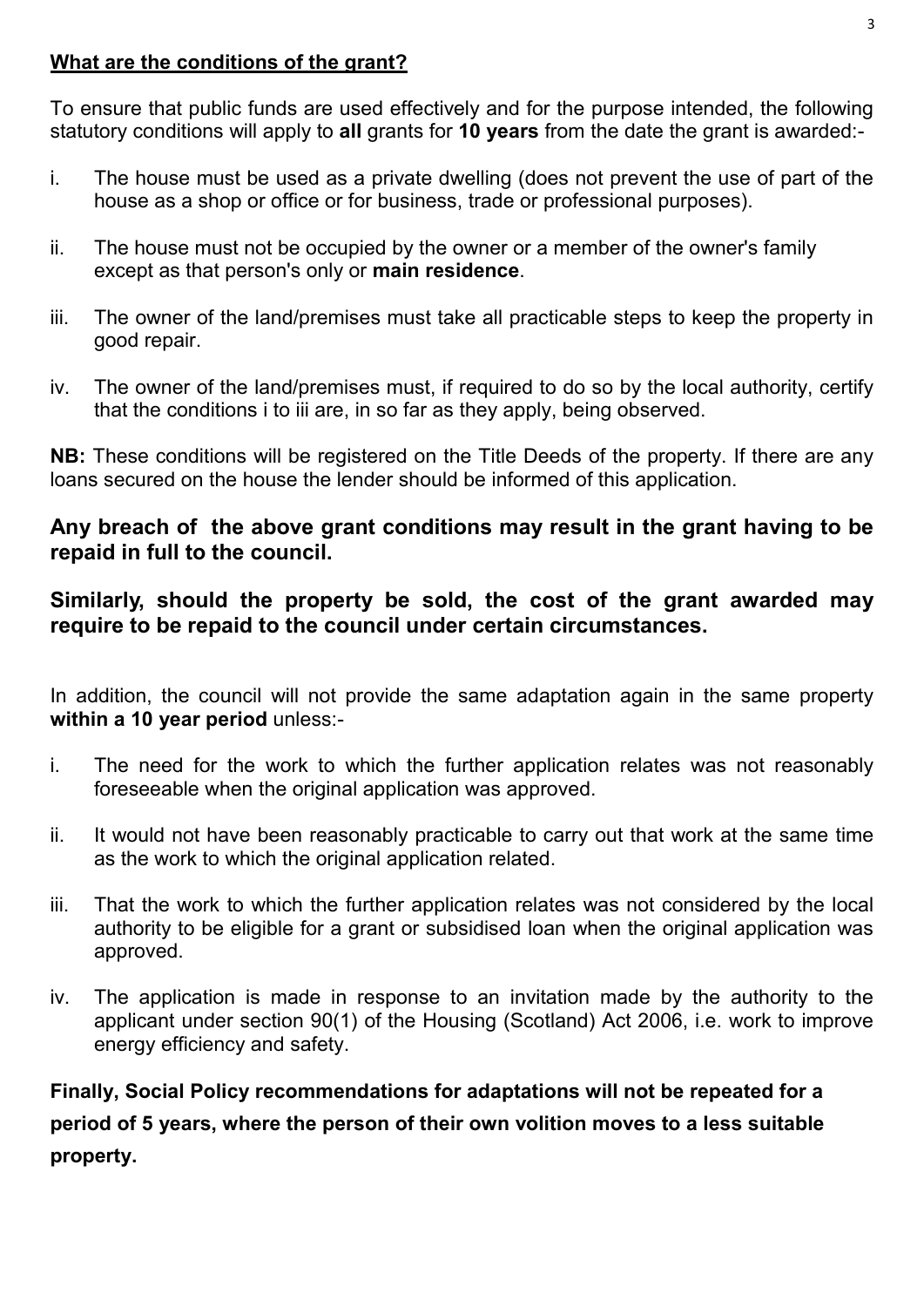#### **Wet Floor Shower Area**

The installation must conform to the standard specification and must not include full height fixed screens, or power showers (your  $QT$  will provide you with a copy of this specification). The grant does not include full tiling/wall covering of the bathroom, nor a new toilet & wash hand basin (unless assessed). If you decide to purchase a new toilet and/or wash hand basin, it must be '**like for like'** in terms of size, footprint and design. This will be subject to a private quotation between you and the appointed contractor and authorisation from your Occupational Therapist.

Similarly, should you wish to retain/replace vanity units, or other bathroom furniture, please be aware that the Occupational Therapist will need to authorise this prior to installation by the contractor. This is to ensure that it does not adversely impact on the available mobility space required for equipment, either now or in the future.

Also, while you may be able to access a shower cabinet at present, we need to consider a facility that will be suitable for your long term needs. Therefore, only barrier-free shower areas will be supported by the grant.

#### **Stair Lift**

A stair lift is fixed to the stair treads and is considered an adaptation to the property. If the stair lift requires to be removed for any reason, e.g. for carpet fitting, the cost of removal and re-installation will be your responsibility. Therefore, if you are considering changing your stair carpet it would be advisable to arrange this before installation of the stair lift.

Please note that stairlifts will be covered by a manufacturer's &/or contractor's guarantee for an initial period, however you will be responsible for all maintenance costs thereafter. You may wish to consider taking out a maintenance/servicing contract. These vary is cost from around £150 to £300 per year, though you may claim VAT relief on these costs.

#### **Through floor lift/ ramp/ automatic toilet**

As above, while the above items will be covered by a manufacturer's and/or contractor's guarantee you will be responsible for all maintenance costs thereafter. You may wish to consider taking out a maintenance/servicing contract. These vary is cost from around £150 to £300 per year, though you may claim VAT relief on these costs.

#### **General Points**

If removal of an adaptation is required for whatever reason you would be responsible for this cost.

Architect's plans may be required for more complex adaptations. A standard fee for the approved adaptation, as advised by your OT, will be included within the grant application.

The grant is always based on the most cost effective quotation. However, you will have to pay any difference in cost if you choose an alternative contractor who has quoted a higher price.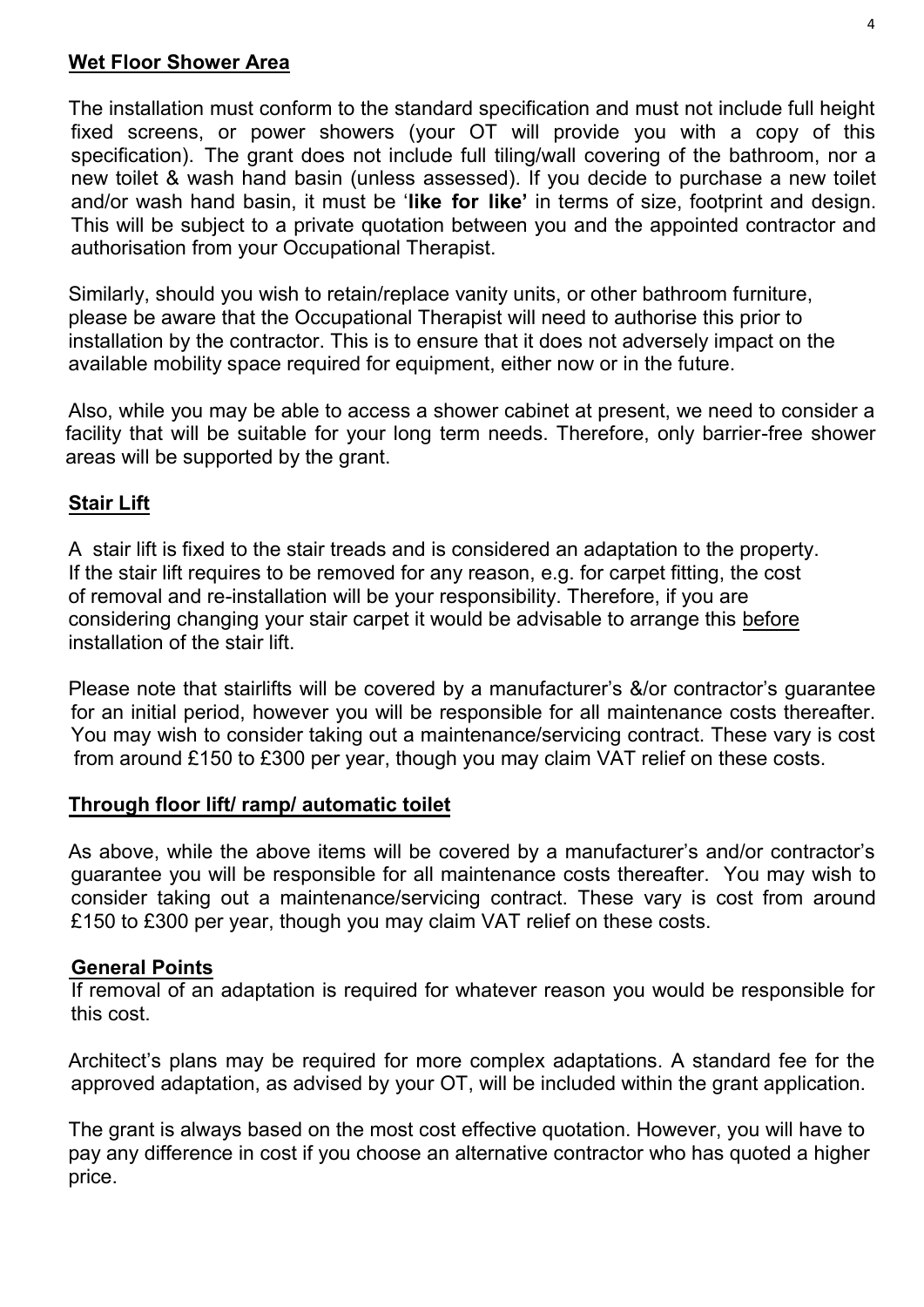#### **How much grant will I get?**

The grant will cover 80% of the actual cost of the work you have been assessed as needing. However, you will be entitled to 100% grant if you receive one of these welfare benefits:-

- income support
- Income-based job seeker's allowance
- pension credit (guarantee element)
- income-related employment and support allowance

#### **What support is available to complete my application?**

Once your adaptation is approved you will be contacted again by a member of the Occupational Therapy Service.

Where necessary, they can help you to complete the grant application form and assist you to obtain the relevant supporting documentation, for example:-

- **quotes from contractors**: while staff can provide a list of local contractors they cannot recommend a particular company and you are free to use any contractor you choose as long as they are VAT registered. The Trusted Trader website can also offer suggestions, *www.westlothian.gov.uk/trustedtrader*
- **a copy of your title deeds**: this is usually lodged with your mortgage lender or solicitor. However, you can also obtain a copy of your title deeds from Registers Scotland. This takes 2-5 working days and there is a small charge paid direct to Registers Scotland. This can be done online and their website is *www.ros.gov.uk*
- **evidence of qualifying benefits**: a photocopy of a current Department of Work and Pensions letter or a bank statement showing the benefits payment.
- **Power of attorney**: if enacted (i.e. your appointee currently makes legal decisions on your behalf) a photocopy of this document (which must have been registered with the Public Guardian) is required to be submitted.

While OT staff can assist you with the grant process, **the legal contract to supply the adaptation remains between yourself and your chosen contractor**.

#### **Why do I need to get 3 quotes?**

It is best practice to obtain 3 quotes to ensure best value and offer a comparison of the services available. Although ensuring a reasonable cost is important, price isn't everything and other factors are considered, including the quality of product(s), warranties offered and when the work can be scheduled.

#### **What is the recording fee and why do I have to pay this?**

The council also has a statutory obligation to register all grant awards on the deeds of title to the property, the cost of which must be paid for by the applicant. This is an administration fee not covered by the grant. The cost for registration is set by the Registers of Scotland and may vary, however as at 1st April 2018 this cost is £60.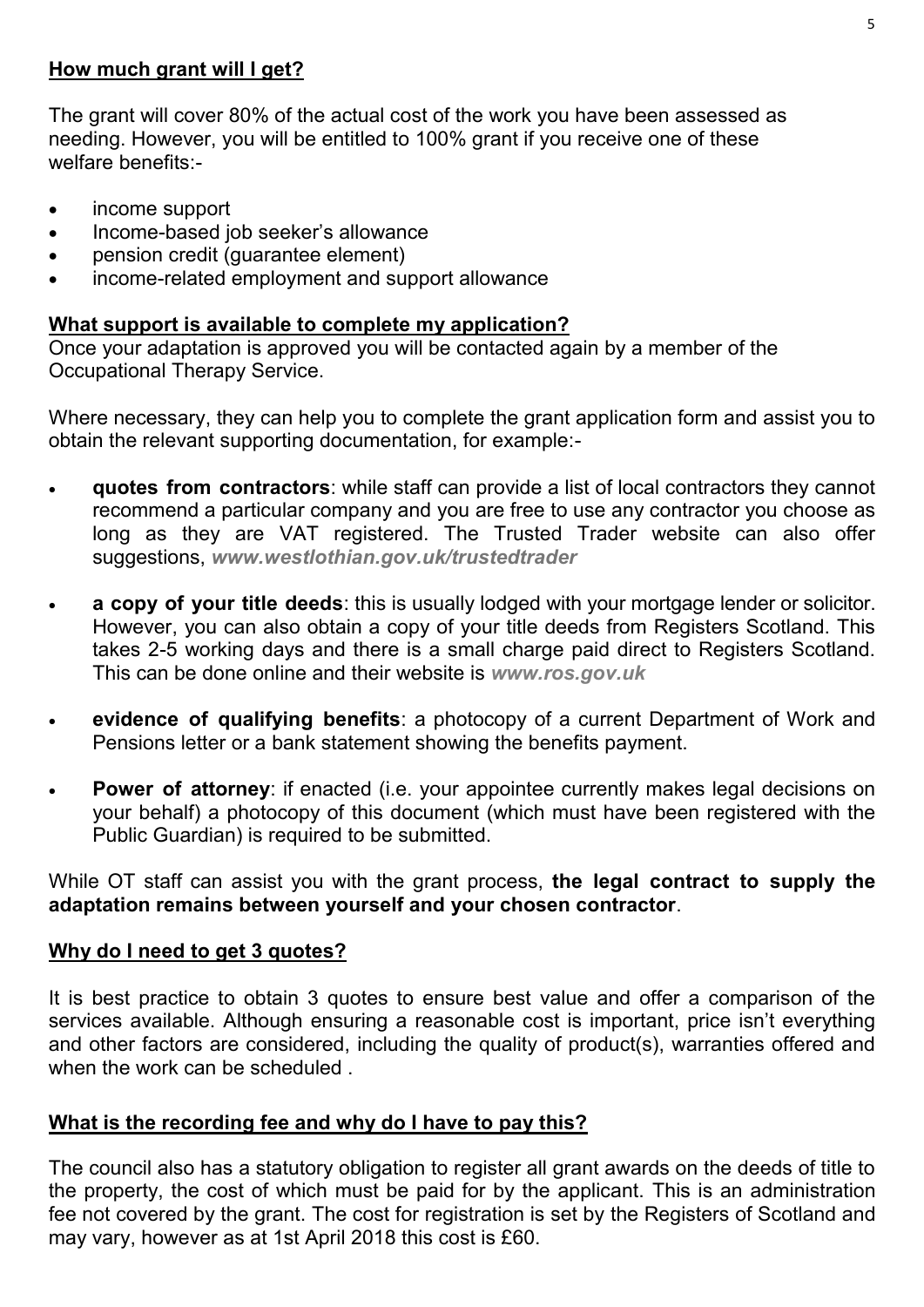#### **How long does it take before the grant is approved?**

Once all the supporting documents have been collected and the application form has been completed, the application is submitted to the Grants Department at West Lothian Council.

There are various stages within the process and we have agreed timescales for completing these. While the council strives to meet these timescales, there may be situations which result in a delay to the standard process. The average time for completion of a major adaptation via a grant is 4-6 months.

#### **When can the work begin?**

The Grants Department will send you a letter advising what percentage of grant will be offered and what your monetary contribution will be. Once you have signed and returned this letter, and received your Certificate of Approval, work can be arranged.

#### **Can I start work and be reimbursed once the grant is approved?**

No. The work cannot begin until the grant is fully approved and no retrospective payments can be made.

#### **What happens if I change my mind?**

Until the point that you have signed the letter of offer from the Grants Department, you can cancel at any time. Once you have signed and returned the letter of offer, a commitment has been made between you and the contractor and there may be cancellation costs to pay to the contractor.

You will have a period of one year from the date you accept the Grant in which to have the agreed work completed.

#### **Will my adaptation be subject to a check visit?**

On completion of work, your OT will visit to ensure the adaptation meets your functional needs and to discuss appropriate provision of equipment if required.

Please note that if the adaptation has not been installed to the agreed specification, payment of the grant may be withheld until such times as this is rectified.

In addition you will receive a visit from a technical officer from the Grants Department to ensure the work has been completed to a satisfactory standard.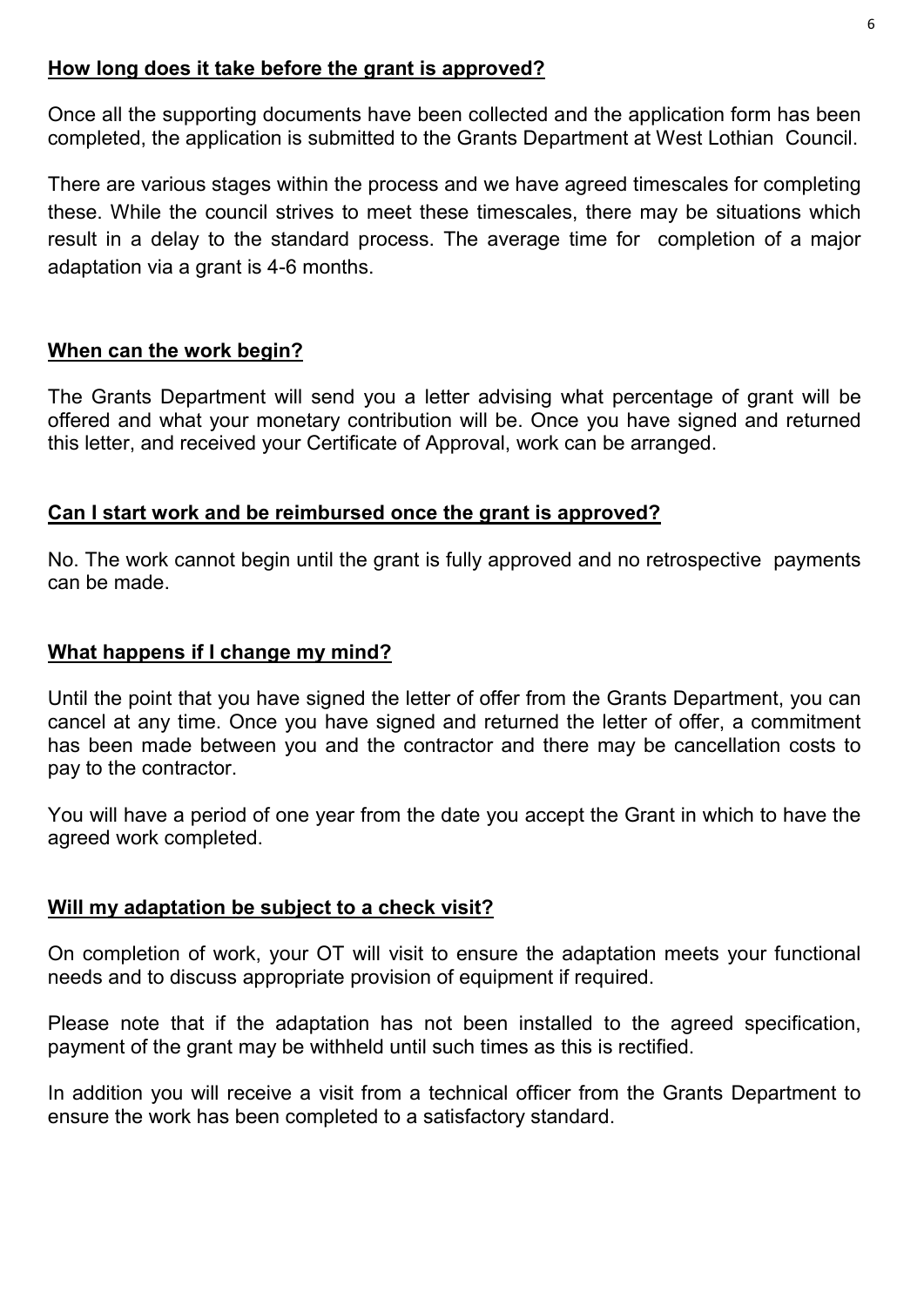### **If you have any queries, please contact:-**

**The Occupational Therapy Service on telephone number 01506 234440.**

Your Occupational Therapist is ……………..………………………..

Telephone number……………………………………………………..

### **Other useful information**:-

"Funding Adaptations To The Home: A guide for home owners" leaflet produced by the Scottish Government & available to download from their website at https://www.gov.scot/Resource/Doc/348014/0115910.pdf

VAT relief information produced by HMRC available to download from https://www.gov.uk/guidance/vat-relief-on-certain-building-work-if-youhave-a-disability